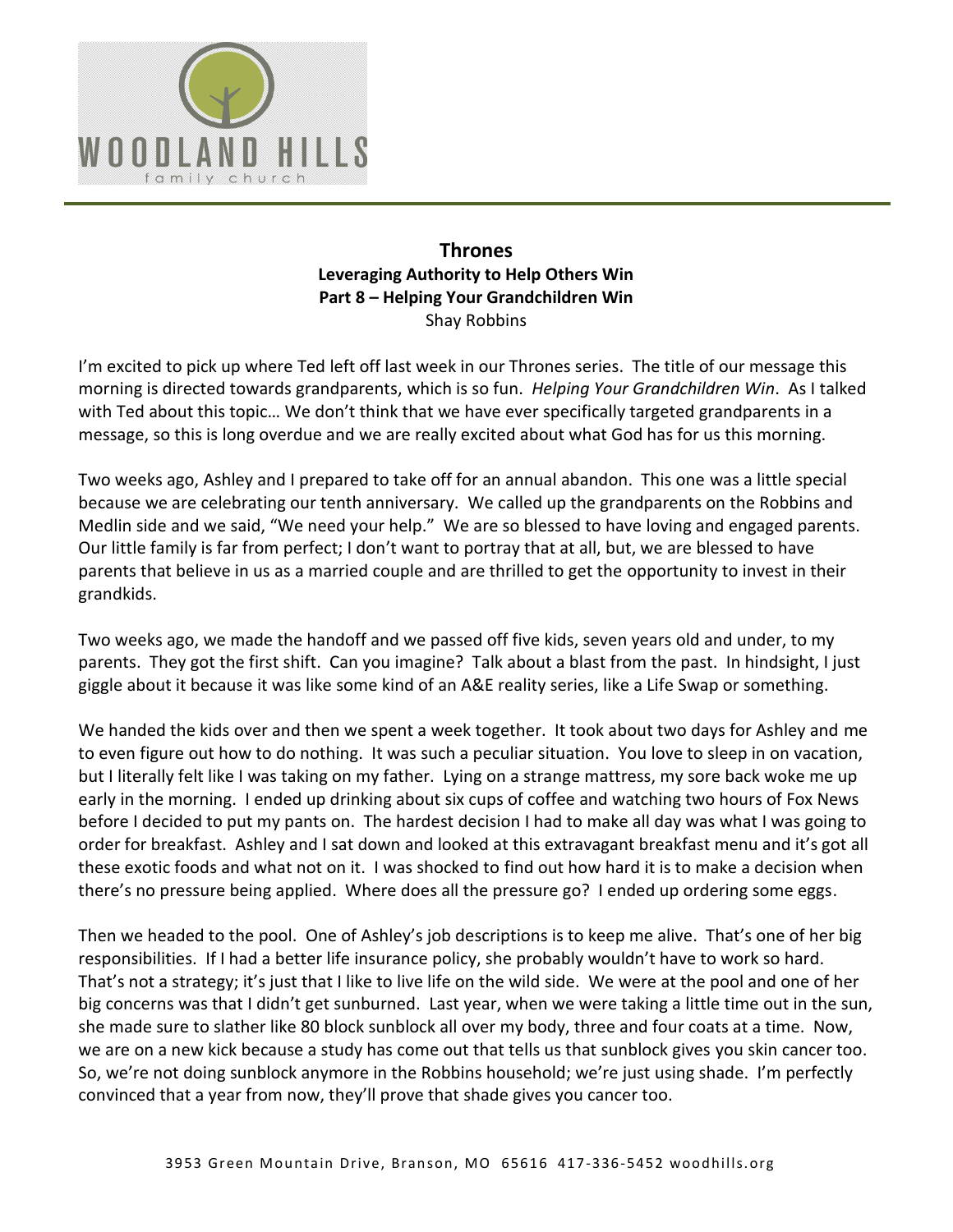So, we sat in the shade. We were sitting in these little chairs by the pool and there was a big umbrella sitting over us. Come to find out, the only time that they provide shade is when the sun is directly overhead, which after a week in paradise, I'm not sure that even ever happens. But, there we were and our biggest problem was worrying about getting sunburned.

And there's my mom and dad. They were woken up probably four times the first night, not because they needed to use the restroom, but because everybody in the household did. By the time they hit the third level of rim sleep where they're really starting to snooze away, the alarm went off and the kids exploded out of bed. My kids don't slowly get up, they explode into action every day, so it's super intense. I just picture mom and dad changing diapers, feeding baby, and getting milk and cereal poured. My kids' arms… It's like they have go, go Gadget arms and they're just so fast, so their ability to be helpful and spill stuff all over is just amazing. And, of course, when you're old and something spills on the floor, you have to decide… "If I bend over, am I coming back up?" I'm pretty sure that's where broom handles came from: ingenuity and necessity.

One of the most taxing things in our house is just trying to get all the kids in the van. It's like herding cats. I just picture my dad herding all the Robbins cats into the van. And then you have to get up in this crazy thing and get everybody plugged in. They are all fighting you over it. By the time you get done, you feel like your back is going to explode.

We've got a lot to be thankful for: Mom and Dad, and then Dell and Peggy showed up for the second half of the week and they put their minds, their sanity, and they body on the line for our marriage and, for that, we are very grateful. We had a great week together.

Ashley and I love our grandparents. We love that they are involved in their kids' lives and, as I said, our family is far from perfect, but we're a team and, ultimately, together, collectively, parents and grandparents, we have an amazing job to partner together and to raise up the next generation of Christ followers.

This morning, we want to talk about engaging together as a church family in this great adventure. Just one more joke. I was thinking of my dad. When he finally got to slip away and get a little bit of peace and quiet, this is what he saw: [picture of a closed bathroom door with a little hand poking in under the door] Those little fingers are always scratching. Is that not the truest thing ever? As long as there have been doors on bathrooms, there have been little claws trying to get in there. But, Robby survived and I'm grateful for him.

You know that our church… This is Woodland Hills Family Church. We are devoted, we are committed to raising up godly families. So much so that our mission is "Inspiring the family to become fully devoted follower of Christ." We are a team in this together. As we dive into God's word, I believe this message is relevant to everybody in here. As background singers, we obviously believe in supporting marriage, but the vast majority of folks sitting in here and watching online and over in the chapel either are grandparents or they're going to be grandparents or they are being influenced by grandparents. This is a vital role that we want to elevate and honor and then also educate today.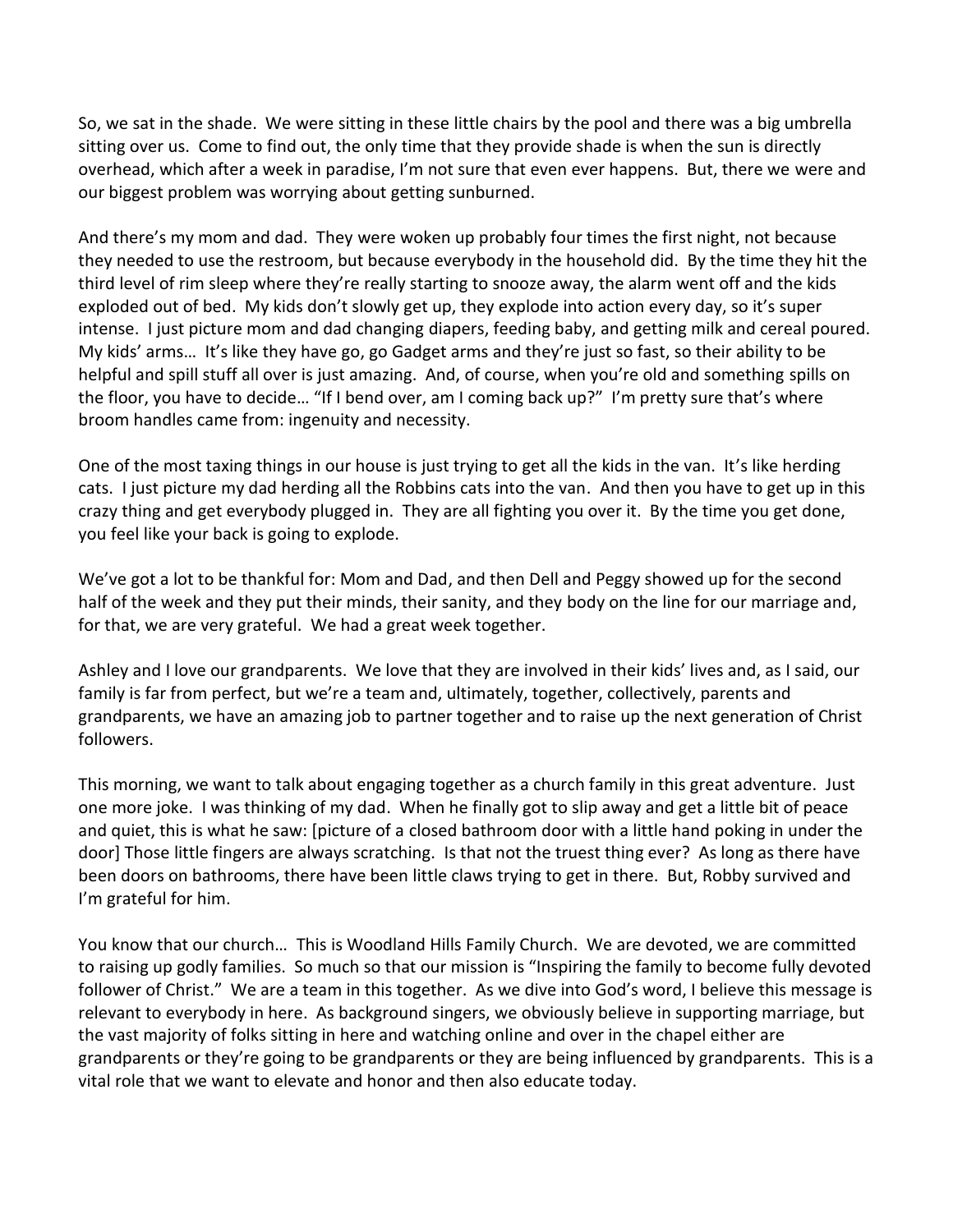**In theory, there is no better background singer than grandparents**. In theory because they raised up their kids, they know them, they believe in them. The often have biblical values, family values, the things that are important to them and they pass them on. Again, in theory, this relationship ought to be the strongest supporting role of marriage and raising up grandkids.

In reality, the dynamics of family can make this very difficult. That's just what we are dealing with. We're dealing with all of our own brokenness. Before we go any further, I want to put up two general warnings for grandparents. These are not comprehensive; this is just kind of two major ones that I feel like God has kind of sifted up in my heart as I've studied this. I want to put them in front of us so that we can be aware, whether we are in the grandparent phase currently or we're heading towards that that we can be aware of some of these potential pitfalls when it comes to being grandparents that invest in their grandkids.

The first pitfall is this: **Leaving and living rather than living and leaving**. Think about this. For those of you who have saved for your retirement, you may have spent your entire working life, 30 or 35 years, where month in and month out, you're saving and you're preparing and you're applying yourself to a plan that you've put in place year after year after year to prepare yourself for retirement. And when you finally hit that goal and you've gotten to this place and you've gotten this nest egg, one of the mistakes that we can make or one of the things that we need to be wary of is that we don't hit retirement and then take off and go live our lives. There is that temptation to go and to take advantage of everything that you've earned. Often, that can draw us away from some of the most valuable things in our life. Now hear me; I want to say this with great balance. Grandparents and elderly have earned the right to rest, they have earned the right to spend money and give generously.

Those are great things, but there can be an imbalance and here's something that I want to throw up in front of us. We need to **beware of a subconscious shift from being an investor to a consumer in retirement**. A lot of times, we give millennials a hard time for being selfish, self-absorbed, looking at themselves. So much of that is because of the technology age that they've grown up in. The iPhones, the iPads, the I this and the I that create this focus. But, I think if we are honest with ourselves, we can now look across all the generations and whether you're sitting at the pool on vacation or you're standing in the line at the coffee shop or you're going to visit some friends, all generations are being influenced by smart devices. Isn't that true. I mean six year olds, all the way up to 80 year olds, they have influence. It's important for us to just be wary of that, that we don't fall into the trap.

On the other side of things, some folks aren't as fortunate to have built up a retirement savings. Fortunately, we have Social Security that takes scare of elderly, but that is a tight, meager living situation. I especially think about widows who have lost a husband who perhaps managed the finances for their entire married life and then, all of the sudden, they've got a very small income and the pressure and the fear that often comes with the unknown and really unfamiliar territory that perhaps their husband took care of for so long.

A lot of times, I think, with that pressure, **we can allow a tight budget to stifle every other area of life**. To be so conservative and so fearful that not only does it affect the way that I spend my money, but the way that I spend my time, the way that I invest in people's lives, the way that I serve in different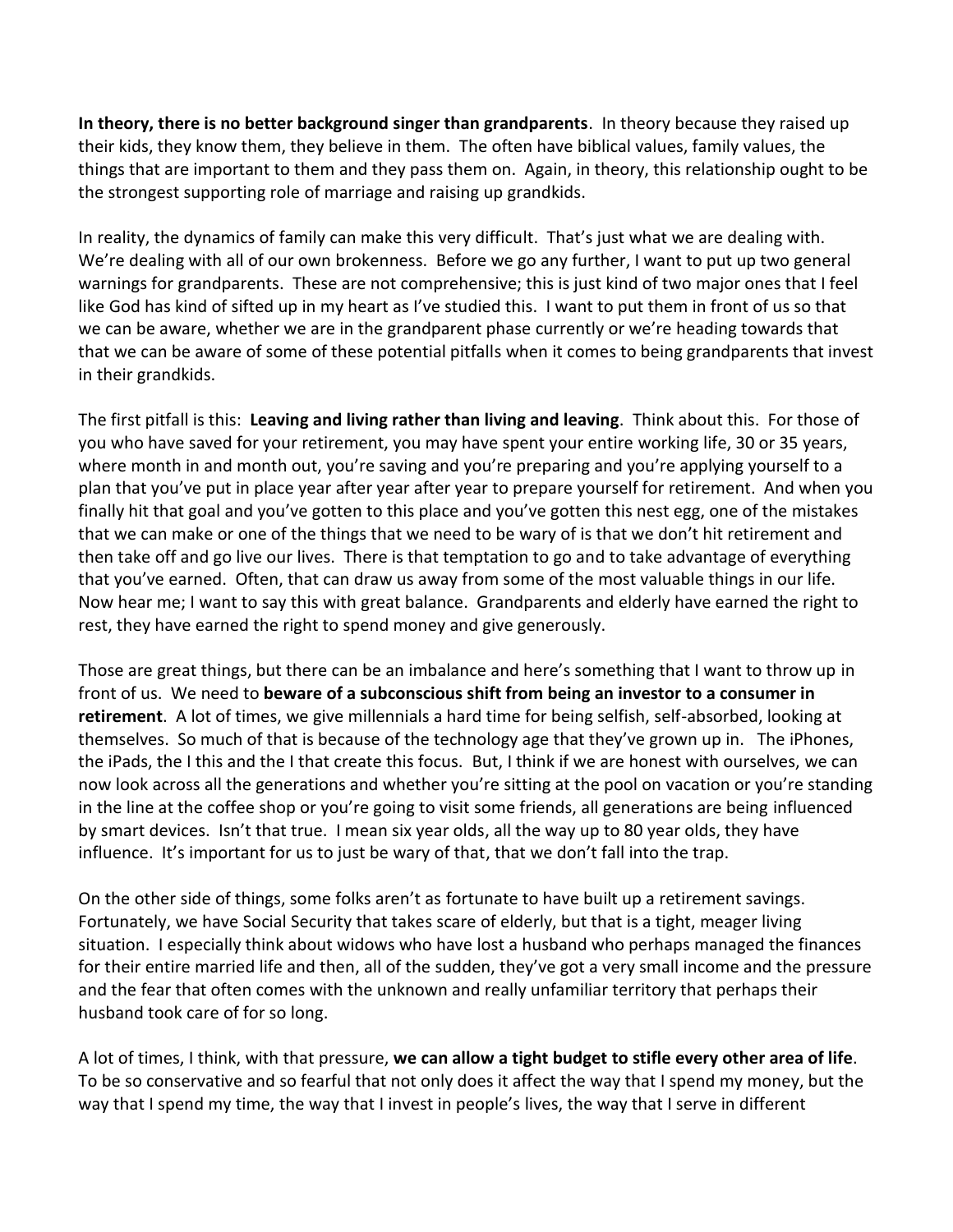organizations. So, I feel like this is another thing that we just need to be aware of so that we don't fall into that trap. You have to remember that the enemy prowls about like a roaring lion, seeking someone to devour. It doesn't matter how old you are; he's looking to trip you up, one way or another, to draw you off course, especially when it comes to investing in the next generation.

So, **we want to be frugal in finances and rich in relationships**. Some of the most influential elderly people I know are not wealthy, but their influence is so rich and so powerful that they're making these eternal investments in the people around them. Regardless of how much money you have in your bank account, those are the kind of people that we want to be. We want to invest in a spiritual investment and that is the souls of people.

With the result of these pitfalls, combined with a lot of the pressures of our culture, I think three things can happen**.** 

**1) Devalued heritage**. I actually had to look *heritage* up so I really understood what it meant. It simply means inheritance. I think for the basis of our conversation, when we are talking about a heritage, we're talking about the pillars of your family: faith, principle, morality that you hand down to the next generation. If we fall into these pitfalls, there creates a separation between grandparents and their grandkids and that passing of the baton is then devalued or watered down. You can see that. Think about the vast difference of the things that are important from one generation to the next. It's kind of crazy when you think about it. The things that were wrong one, two, or three generations ago, are now completely and morally okay in the greater culture in this generation. So, we can see how important that handoff is and how heritage has become devalued.

**2) Devalued grandparent**. Ashley's family is a great example of valuing grandparents. When I started dating Ashley, when I went down and met her parents, I also met her grandmother, her mamaw. Mamaw's husband had died quite some time ago. She had been widowed for a long time, but Dell and Peggy made sure that Mamaw had a little house just down the street in their neighborhood. And whenever that family was getting together, Mamaw was a part of it. She was there.

In fact, the first time I had dinner with them, I was sitting out on their patio, meeting Dell and Peggy for the first time. Sitting to my left was Mamaw and sitting to my right was Ashley. We were eating a steak dinner. They had made my favorite food. If you guys ever have me over, make steak; you can't miss. We were eating steak and, all of the sudden, Mamaw started choking. Everybody kind of looked at her and I just put my superhero cap on and I pushed back from the table. At my first meal with my in-laws to be, I gave Mamaw the Heimlich. I saved her life and added ten years to it. Don't worry; I'm a Red Cross certified life guard.

So, Mamaw was just a part of the family and she was highly valuable. God rest her soul. She's with Jesus now and we're excited for the day that we get to be reunited with her. She was valuable and her memory continues to be valuable in the Medlin family.

**3) Devalued grandchildren**. Grandchildren themselves can become devalued. A lot of times, when there is separation, the value of the relationship is less. It's as simple as that. I know some grandparents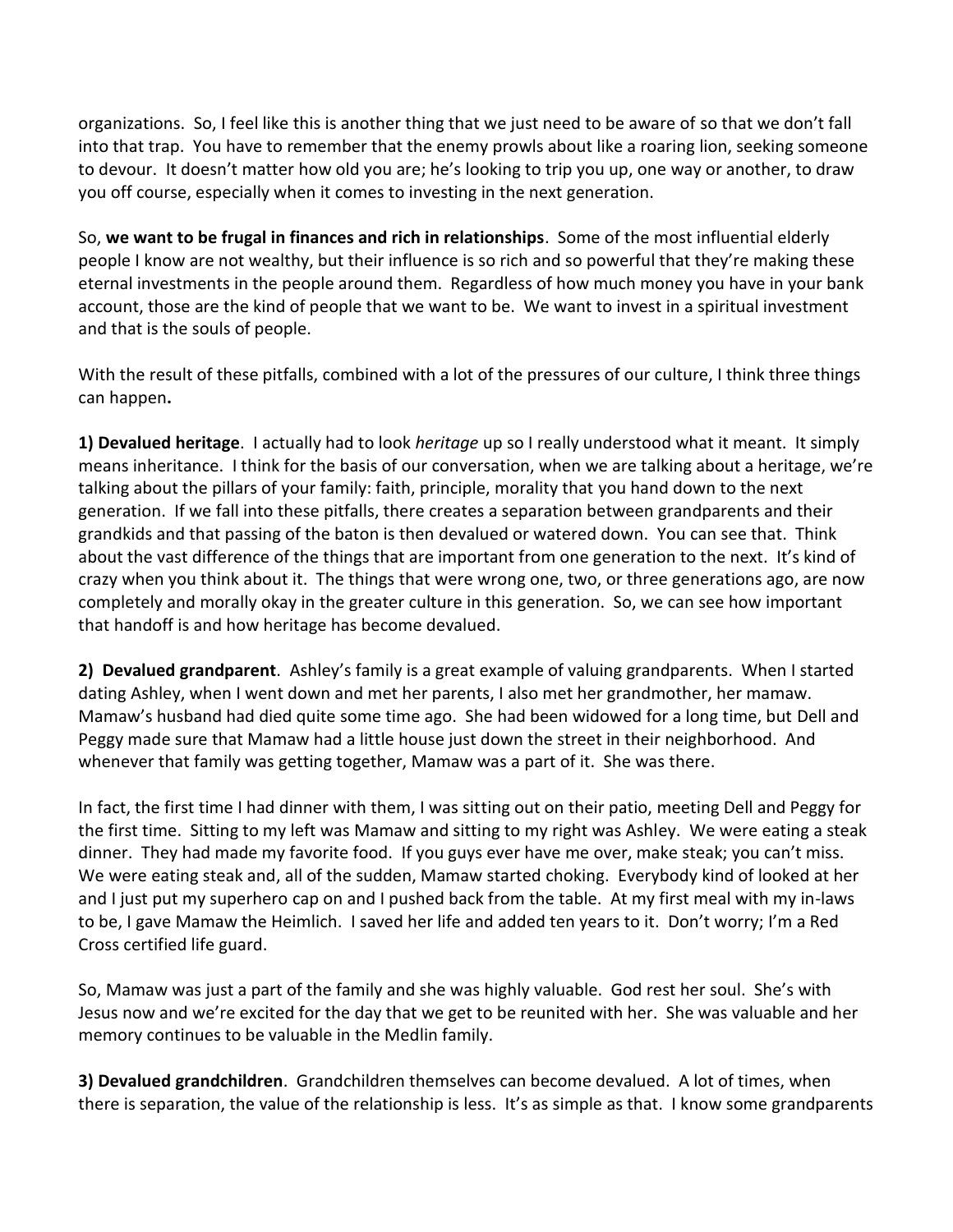who are honest enough to say that. The grandkids that live close to them, they have a tighter relationship with them than those separated by states. Unfortunately, the way that our society is so spread out, that's just a hurdle that we have to deal with, but it just goes to show you that the value of grandchildren can fluctuate and it shouldn't. That's not the way that it works in God's economy.

So, having those pitfalls and those potential effects on society in mind, we're going to look at what God's word has to say about grandparents influencing their grandkids. Let's look at that first scripture. Proverbs 17: 6 says this: *Children's children are a crown to the aged, and parents are the pride of their children.*

**Grandchildren are a blessing from the Lord**. That's something that you'll hear from this pulpit often. That's Psalm 127: 3. We believe that kiddos are valuable, more so than a retirement investment. The greatest most valuable thing that you have ownership over as a grandparent is those precious little kiddos. As you make investments in them, you're making an eternal investment, one that's not temporary, but one that lasts and then multiplies itself.

Genesis 48: 9 says this: *"They are the sons God has given me here," Joseph said to his father. Then Israel said, "Bring them to me so I may bless them."* Israel is in his old age and he is having a conversation with one of his boys, Joseph, and he says, "Bring my grandsons here." He brings in his boys and he lay his hands on them and he prays a prayer of blessing over those boys. I believe that God's word is challenging us as grandparents to become prayer warriors over our grandkids. We believe that the power of prayer makes a difference. I've often said that I believe the most dangerous enemy of Satan himself is elderly women committed to prayer.

There's this picture in Revelation of this bowl of incense that sits before the Throne of the Lord. The scripture says that it is overflowing with the prayers of the saints that is the incense. I just think of that bowl and I've got to believe that a huge percentage of those prayers, the historical sum of the prayers of the saints are from elderly grandparents who have a passion for the Lord and who maybe have slowed down physically and have less ability to do and they've been limited to prayer. For those of us who believe in the power of prayer, that limitation is a tremendous advantage for the body of Christ. What an honor, as grandpa and grandma, to be able to strategically invest in your grandkids through prayer. You've got to know this. These kids are growing up in a society that is absolutely hostile to their faith. You can pray over the trials and temptations that lay years in advance that they are going to run into. The scriptures tell us that prayer matters, the prayer changes things. God responds to your prayers.

## 2 Timothy 1: 5 says this: *I am reminded of your sincere faith, which first lived in your grandmother Lois and in your mother Eunice and, I am persuaded, now lives in you also.*

You see, **grandparents' faith is modeled, instilled, and handed down**. In this letter to Timothy, Paul had taken a role in Timothy's life. As far as we know, Timothy's dad was an unbeliever; he was a Greek. But, there was this heritage of a loving God that was passed down from his grandmother and his mother. Paul steps into Timothy's life as a spiritual father and he looks at him and he says, "I see the spiritual baton of faith that's been passed down; it evident in you."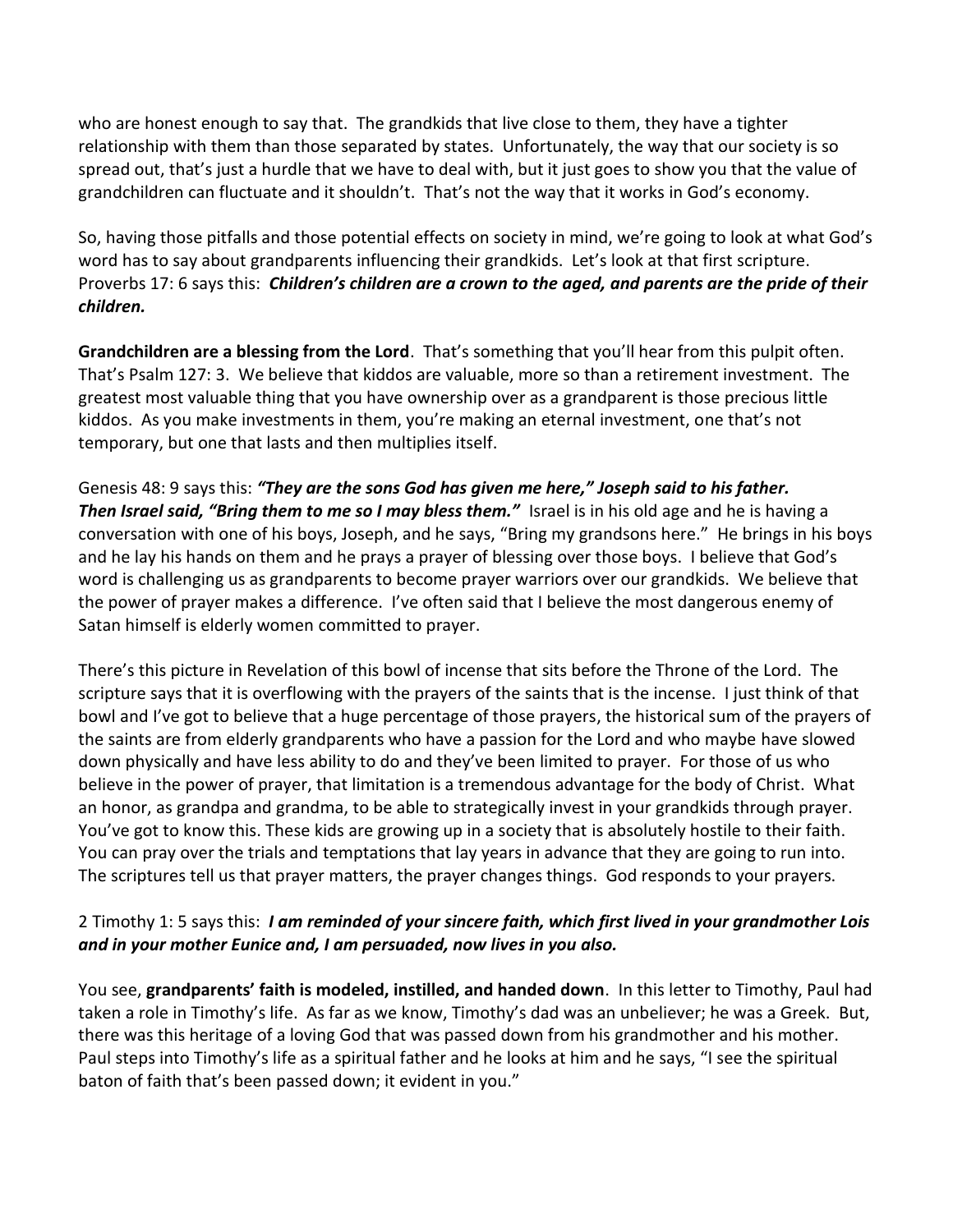As I look as our family, Dell and Peggy and both of my parents, Rob and Susan, have very similar roles in our lineage or in the lineage of their families. They were the first generation in recent generations that made faith the number one priority, that made Jesus the cornerstone of our household. Before them, our grandparents introduced faith that was cultural or traditional, it was a part of their lives, but our parents made it the number one priority of who the Robbins family is or who the Medlin family is. Ashley and I are reaping the benefits of them paving the way for us. We can look at our lives and our parents will tell you that we are further along in our faith and our understanding of who God is and it's because they paved the way for us. It's not because of how spiritual we are or how hard we work in our faith or anything like that; it's because of the heritage that's been passed down to us. We get so excited to think that when we pass the baton onto our kiddos, we can put them even further down the field. That's the way that a generational blessing of faith works. It perpetuates itself.

## Psalms 103: 17 reinforces that idea. *But from everlasting to everlasting the Lord's love is with those who fear him, and his righteousness with their children's children…*

The next point comes from Psalms 92: 14. *They will still bear fruit in old age, they will stay fresh and green…*

**Grandparents are called to cultivate, plant, tend, and bear good fruit.** Not only in their own lives… So, personally, as a grandparent or in your elderly years, you still have a responsibility to pursue the Lord, to grow in faith, and to produce great fruit. But, not only personally, but you have a responsibility to turn to the next generation and to invest in them. The idea of cultivation… this is obviously an agricultural analogy, but when you cultivate a field, you go into the field and you drive a plow and it turn the ground over. So, there's a hard crust on the ground and there may be some weeds left over from the last harvest, but when you drive that plow, it turns it over and this fresh, fertile new earth is uncovered and it's the perfect seedbed for planting seeds faith. I believe that the way grandparents cultivate the ground in the hearts of their grandkids is by spending time with them, creating memories with them.

Some of my fondest memories of my pa… They worked out on the farm. They had a hog lot right across the road from the house. We would walk out there and he would take a big sniff of the air and say, "Do you smell that? That's the smell of money." Then we would go out and do chores before we had breakfast. Would you believe that as little guy, doing chores with my pa, literally scooping poo… I loved it so much. I have such fond memories.

I have another great memory of my granny. We had about an hour-long bus ride home from school and it was agonizing as a little guy. I got heartsick for my mom on the way home on that long bus ride every day. They would pick us up at the elementary and then the next stop was the junior high. Every once in a while, when the bus would pull up, there Granny would be standing. She would walk up on that bus and tell the bus driver, "I'm taking Shay Robbins with me." My heart would just explode with joy. She'd take me to the Dairy Queen and we'd eat ice cream and cheese curds. That was the best!

I don't know how many grandkids they have. They have a lot, but every one of us grandkids love our granny. We hang on her every word. She is so highly honored in our family and it's because she did an amazing job of cultivating those memories. Those little hearts were ready to hear from Granny.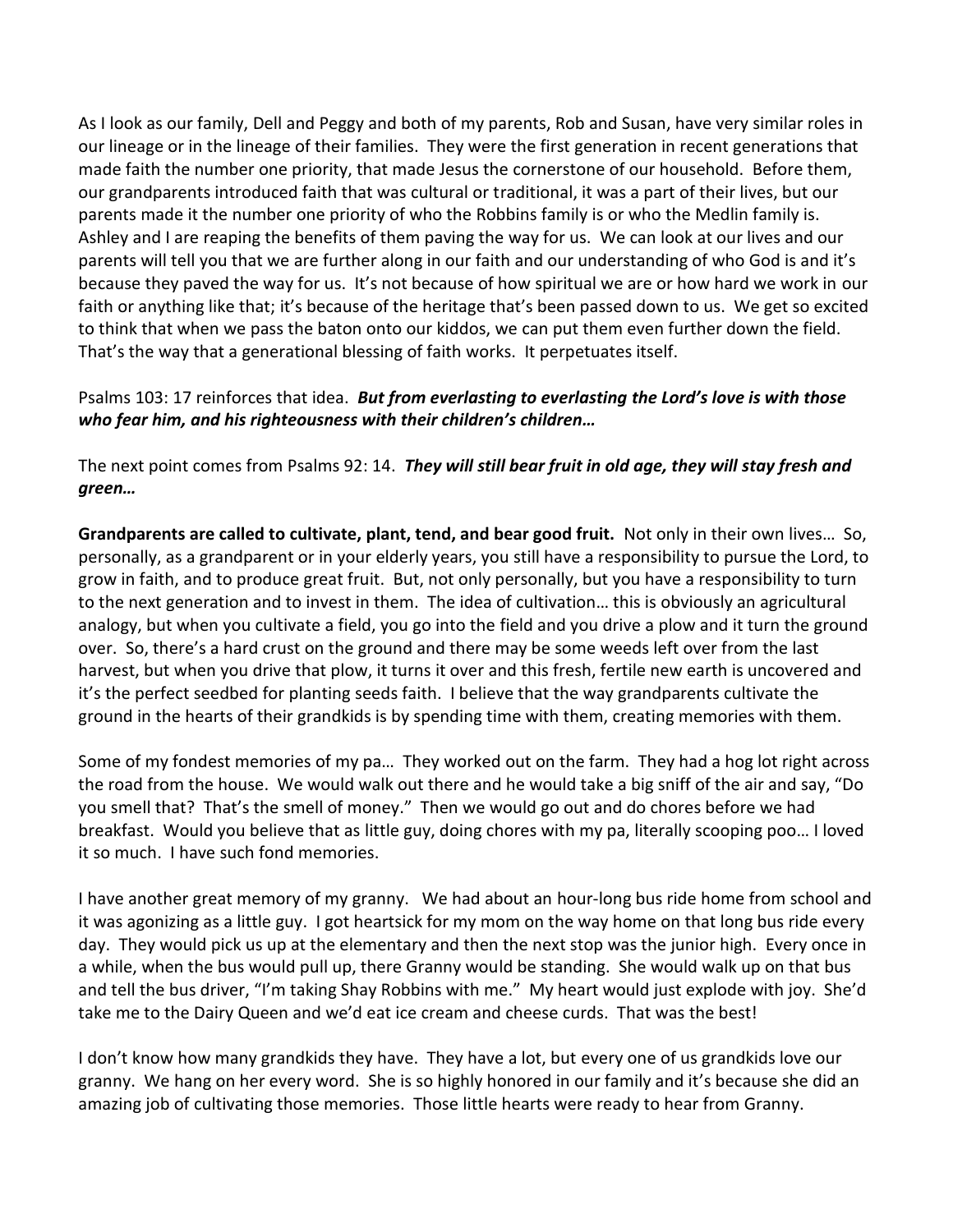What I'd charge you with is that as you create those memories, then you be strategic. Don't let opportunities go by where you don't cast some spiritual seed into your grandkids' heart. You can just spend time with them, you can just come visit, you can just be there, or you can take godly seeds of truth and you can place them in your kiddos' lives. And here's the fun thing, grandparents: you have the ability to speak into your grandkids' life in a way that they won't hear it from their parents. They just won't. In their little flesh, they don't hear things directly from mom and dad from zero to eighteen. It's just this rollercoaster. But, Grandpa and Grandma can come in at a whole other level and reinforce what Mom and Dad are teaching. That's the way you partner together as a family to raise up godly children.

Proverbs 16; 31 says this: *Gray hair is a crown of splendor; it is attained in the way of righteousness.* I think a lot of times… Not just grandparents; this really applies to anybody. We have a fear or hesitation to share wisdom or to share God's word or to share the gospel because we have an insecurity that's telling us that we don't know enough or they're not going to listen or we don't have the words. I believe that gray hair is to be highly honored; it is valuable. There are a lot of people that pluck gray hairs and dye gray hairs and some of the gray hairs fall out and they don't have a choice, but gray hair is valuable, it's important. Those gray hairs have been earned through trial and error and every little spiritual nugget or every life lesson that you implant in the next generation is a pain that they get to miss out on, it is foolishness that they get to steer clear of. So, don't miss opportunities to plant those seeds, to share nuggets of truth with your grandkids.

So, I want to move into a little bit of application and I wanted to tell you this. I just shared a few gold nuggets. As you read through the scripture, you're not going to find a book of the Bible or a chapter or even a section that is devoted to instruction on how to be a godly, awesome grandparent. But, as you mine through the scripture, you are going to find gold nuggets throughout. I've just teased you with a few, but there is so much more there to discover. So, I want to encourage you, just as a church body and the grandparents out there, that you would begin to dig and to find guidance from God's word in your role of being a grandparent.

We ask ourselves what we will do next with what God says about helping our grandchildren win. One of the things that we are really excited about… We're not going to just stop with this message. We have kind of dived into this and Denise has really spearheaded this. We've seen the value in this message. Denise is launching a class called *Legacy* that will follow up on April 9, from 6:30 to 8:00. She's going to take some of this material and tease it out a little bit so the grandparents can get together and engage and grow in what God has to say in regard to this awesome role of being a grandparent. As you take personal responsibility of your role as a grandparent, if you want to create change, if you want to grow within your family, the first thing that has to happen is you have to open up dialogue. Communication is the key to create growth within your family.

I've put together five simple question to help that dialogue along and help give you a sense of where to go from here.

1. How can we partner with you in raising your kids? A really neat conversation I had with my mom and dad before we left on our trip was I wanted to share some of the things that we're instilling in our kids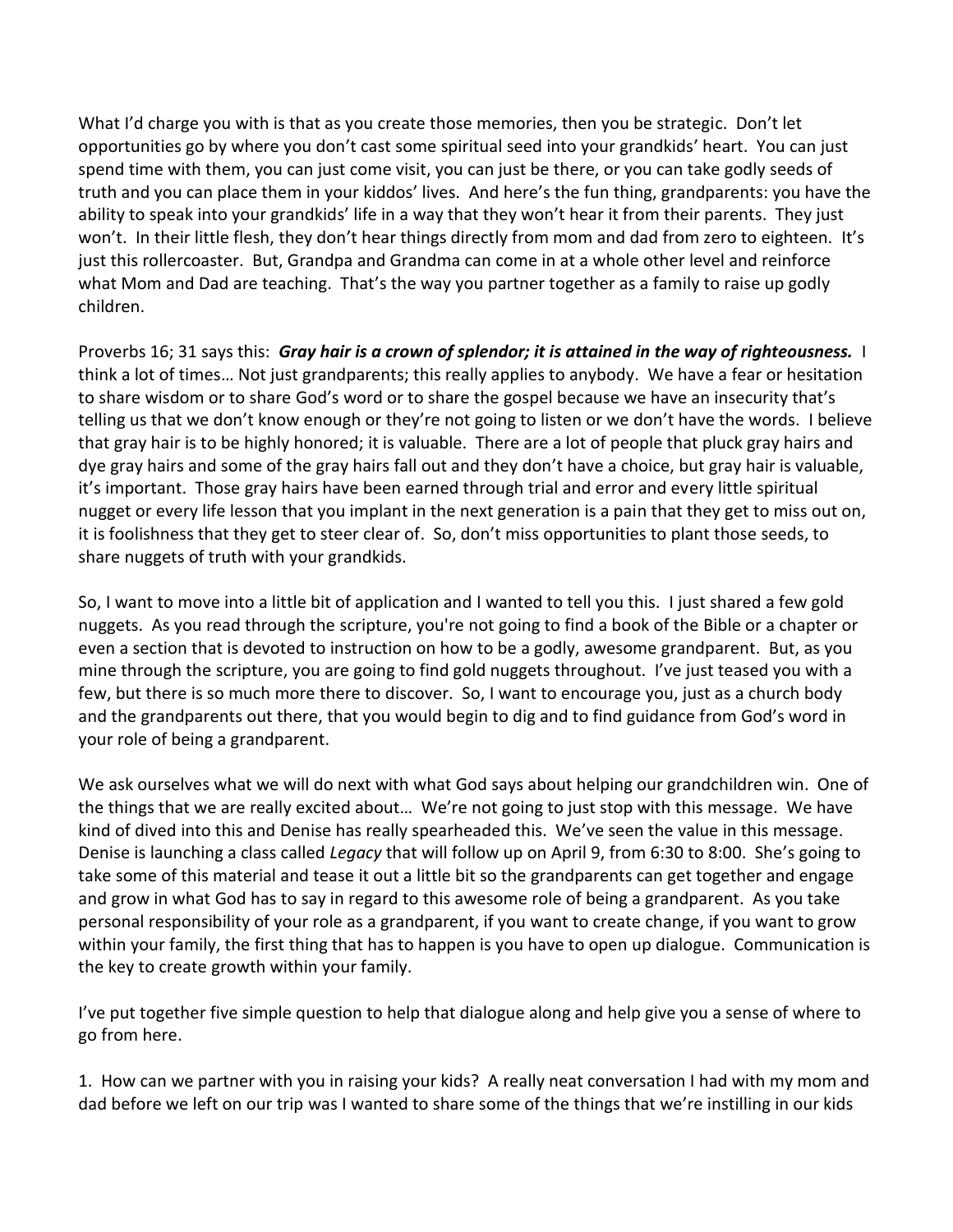so that they could continue to teach them while we were gone. You guys may have noticed in Corey's video that there is a strong correlation between grandparents and sugar products. It's fun to be able to be grandparents and to spoil, but I think there is even greater value in partnering with parents and becoming a team.

How can we take the things that are important to you and instill them in your kiddos? Our goal in parenting in our kids is that our kids would become mature. That's our goal that they would be mature before they leave the house. The way we define maturity is that they would be wise, self-controlled, and responsible. With Mom and Dad, we began to discuss some of the things that we'd been teaching the kids that they can help us with. One of the things we are working with our kids on is acknowledging adults, so that when an adult is speaking, they look them in the eyes, be an intent listener, and respond to them. Just getting our kids to look somebody in the eyes and respond is just this task that we have to hammer on all day long. Now, Grandpa and Grandma get to join in that, they get to hear the "Yes, Ma'ams" and the "Yes, sirs" and the "Yes, Mommy" and the "Yes, Daddy." They get to partner with us on that and that is helpful. That makes us function as a team.

2. What are you passionate about that we can help you champion in our grandchildren? One of the things that we are passionate about that we shared with both of our parents is that we want to create a really encouraging home where we're breathing life into our kids, but we also want them to struggle and we want them to feel the sting of discipline. We discipline in our family; we spank in our family. I don't know how you feel about that, but we love it. With the grandparents, instead of spanking them, we take that off their back, but we said we want you to send them to time out. And so, mom and dad and Dell and Peggy got to partner with us in that. They are not going to go an entire week without being disciplined. They are not going to go a whole week without having to struggle and to work hard to learn things and overcome obstacles. We're passionate about that and our parents… I'm so thankful that they've taken on that passion, they've teamed with us.

3. How can we support your marriage? There are no better backup singers than Grandpa and Grandma. Here's just one easy way. When you visit your kiddos, give the parents one night to slip away. "Let us watch the kids and you guys go out and have a date, be together, be in an environment where you can communicate." What an awesome blessing. We are fortunate enough to have grandparents that live close that can do that for us and we reap that benefit, but it is such a blessing. It doesn't hurt to slip them a hundred bucks either.

4. How can we pray for the grandkids? Again, especially in this church, we want to prioritize the value of prayer. This is a really fun conversation because I think it opens up the opportunity for parents to let down their guard, especially for parents of a first-time kiddo. There are all kinds of insecurities and chemical imbalances going on with a first baby. Mommies and Daddies, it is hard, for whatever reason, especially that first kid or first couple of kids, to ask for help. You just want so badly to be their mom or be their dad. You want to be able to meet their needs, so it can be tender ground, but you better believe the first-time mommies and daddies need some help and this is a great question to very humbly and tenderly ask: "How can we pray for you?" It may open up that opportunity for them to expose themselves and say we are really struggling with x, y, and z.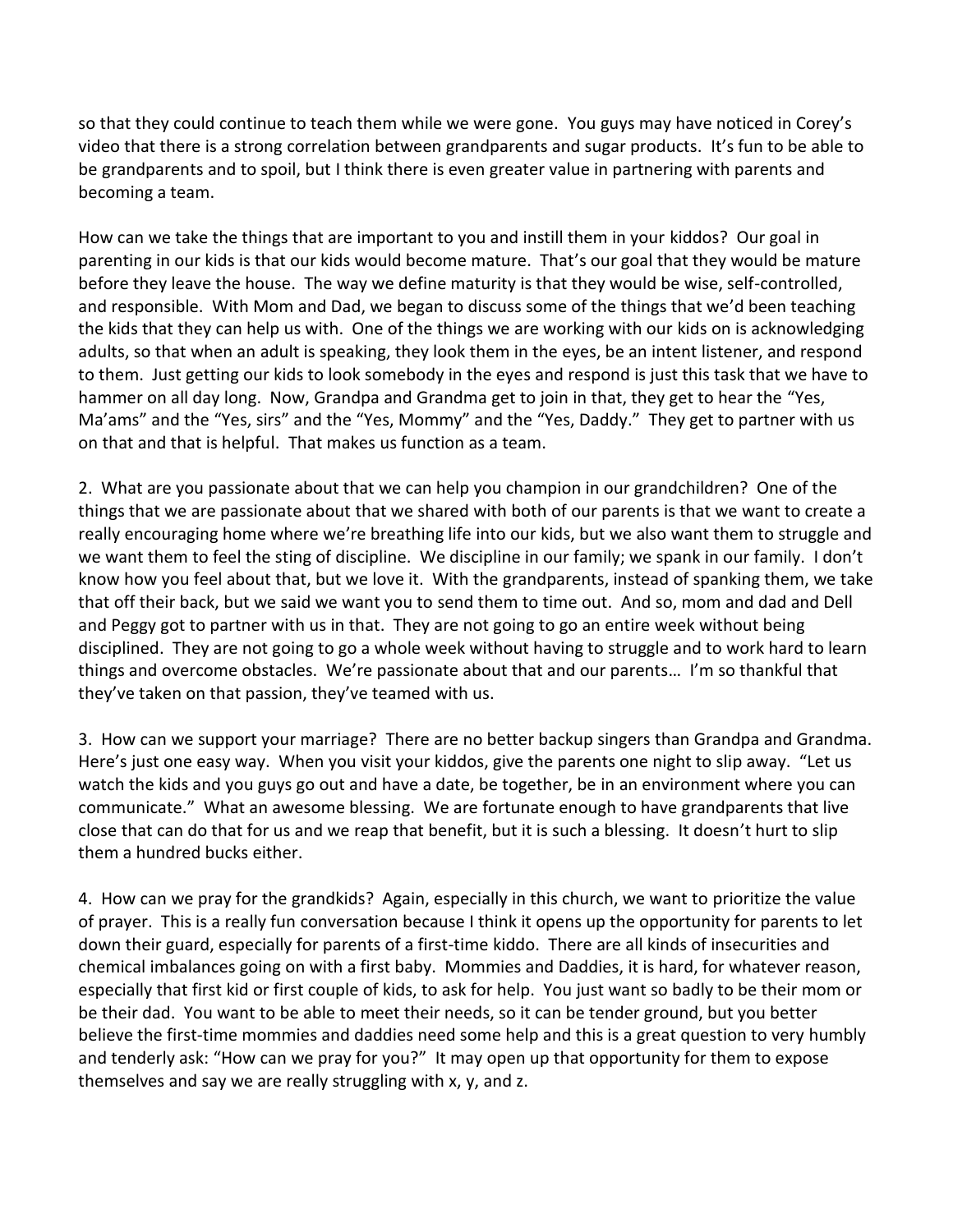5. How can we invest in your family? This can look a number of different ways, but, again, it's another question that allows Moms and Dads to be honest and to accept help and partnership. I think these are also questions that can be healing. Again, there are a lot of unhealthy dynamics that happen in family and you cannot reconcile relationships without communication. Usually, those conversations are really hard and they start with a couple of days' worth of gut churning, but more often than not, they result in healthy healing. God works in families through communication.

So, how will each of us doing our part bring about a change for the whole church family? How does this body of Christ unite around this biblical role of godly grandparents? And what will the influence be on our community?

I think number one is this: We revalue heritage. Scripture says this in Psalm 71: 18: *Even when I am old and gray, do not forsake me, my God, till I declare your power to the next generation, your mighty acts to all who are to come.* Grandpa and Grandma, patriarch and matriarch, it is your responsibility to take your stand of God-given authority and proclaim the goodness and the excellence and the supremacy of Jesus Christ in your family. What an honor to hold that banner, to carry and wave the flag of Jesus Christ. In your last years, however many you may have, it is your responsibility to lay claim to the ownership of Jesus over your family.

The next thing we will do is revalue grandparents. Leviticus 19: 30 says this: *"Stand up in the presence of the aged, show respect for the elderly and revere your God. I am the Lord."* This is kind of a throwback and that's sad. I really had a sober moment when I ran into this. It's sad to think that the days are over of when an elderly man or woman or even a female in general would walk in the room and all the men would stand to their feet. It's too bad that those days are gone because there is such honor in that, just to say, "Whether I know you or not, I honor you. Your gray hair is a crown. What you have to offer this family, this community, this culture is highly valuable and we desperately need it."

Finally, we revalue children. This is the perfect passage to end on. In Matthew 6: 19, Jesus said, *"Do not store up for yourselves treasures on earth, where moths and vermin destroy, and where thieves break in and steal. [20](http://www.studylight.org/desk/?q=mt%206:20&t1=en_niv&sr=1) But store up for yourselves treasures in heaven, where moths and vermin do not destroy, and where thieves do not break in and steal. [21](http://www.studylight.org/desk/?q=mt%206:21&t1=en_niv&sr=1) For where your treasure is, there your heart will be also."* Isn't that beautiful? Those little grandbabies that God has blessed you with, they are your treasure, they are your blessing. You'll make time for the things that are important to you and as you spend time and influence and invest in those kiddos, they are these little spiritual canisters; there is no way that it will overflow. It's just going to keep filling up their little spiritual heart with the influence of Grandpa and Grandma. May we value that relationship. May we as a church value the role of grandparents and their investment in their grandkids.

I want to pray and specifically, I'm going to pray for families that are broken, where there is strain and difficulty, where there is a desperate need of healing. We're going to pray over our church body that God would reopen those avenues of investment for grandparents.

Lord Jesus, we thank you for the office of grandparent. Thank you for your creativity and your value in the honor that you've placed over that role. God, today, we want to highly exalt that role and honor it.